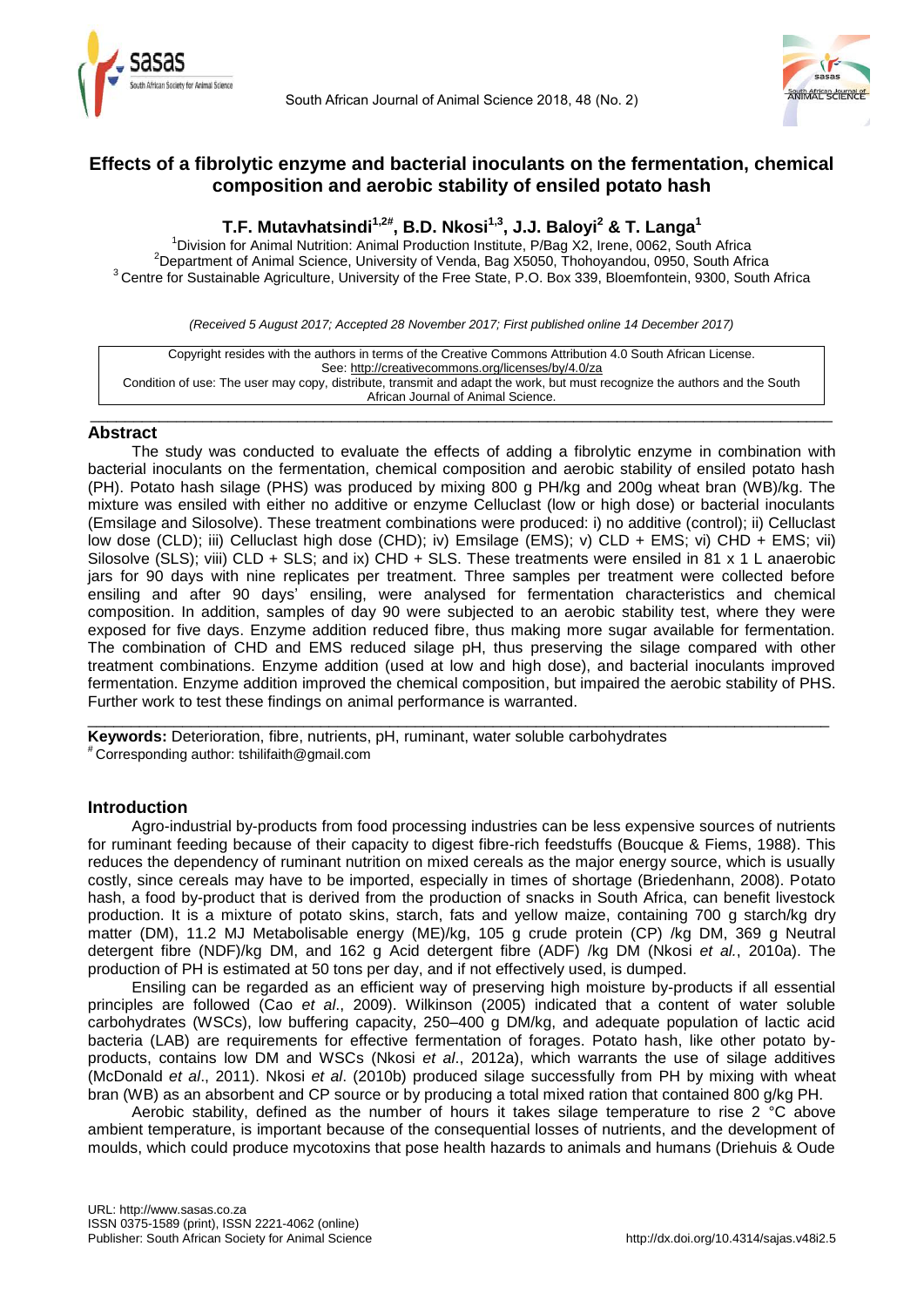Elferink, 2000). The extent of aerobic exposure can be indicated by the rate of  $CO<sub>2</sub>$  production, a rise in temperature and pH, and rapid growth of yeasts and moulds (Ashbell *et al*., 1991).

Well-preserved silages, particularly those inoculated with homofermentative LAB, can be prone to spoilage (Muck, 2010), because of lower production of VFAs that inhibit the growth of yeasts and moulds (Weinberg *et al*., 1993). However, the problem of aerobic stability can be solved with the use of *L. buchneri*, a heterolactic bacterium that converts moderate amounts of Lactic acid (LA) to Acetic acid (AA) under anaerobic conditions (Driehuis *et al*., 1999). Inoculants containing *L. buchneri* have improved the aerobic stability of various silages (Nkosi & Meeske, 2010).

Although bacterial inoculants have been reported to improve silage fermentation and aerobic stability, their effects on fibre degradation are not consistent because LAB cannot effectively use fibre as an energy source to produce LA. Most LAB have little or no ability to degrade plant cell walls (McDonald *et al*., 2011). Potato hash contains 369 g NDF/kg DM and 162 g ADF/kg DM (Nkosi *et al*., 2010a). When mixed with other fibrous sources, the fibre content may increase, which would render PH silage unsuitable for growing ruminants as a sole diet or for inclusion in diets at high levels.

It has been reported that fibrolytic enzyme application at ensiling has improved the fermentation and nutritive value of maize silage (Colombatto *et al*., 2003), Bermuda grass silage (Dean *et al*., 2005) and potato pulp (Okine *et al*., 2005). An improvement in silage aerobic stability due to *L. buchneri* and enzyme combination has been reported for high moisture maize silage (Taylor *et al*., 2000) and barley silage (Kung & Ranjit, 2001). However, Ebling (2002) reported that the addition of enzymes showed no further improvement in aerobic stability compared with the effect of *L. buchneri* alone in high moisture silage.

The objective of this study was therefore to determine the effects of addition of a fibrolytic enzyme and bacterial inoculants on the fermentation, chemical composition and aerobic stability of ensiled PH.

## **Materials and Methods**

Potato hash was collected from Simba (336 Andre Greyvenstein Road, Isando, Gauteng, South Africa) and brought to Agricultural Research Council–Animal Production Institute (ARC–API) for chemical analysis and silage production. PHS was produced by mixing 800 g PH/kg with 200 g WB/kg. WB, a by-product from milling of wheat, is a cheap feed ingredient that contains high DM. It was used to improve the DM content during ensiling PH (Nkosi *et al*., 2010a). Celluclast® 1.5 L (Novozymes, Denmark), a fibrolytic enzyme, contains cellulose prepared from Trichoderma reesei and has a stated enzyme activity of 1500 NCU (novo cellulose units) ml<sup>-1</sup>. Celluclast was applied at a rate of 1.1 L (1 L water mixed with 100 ml CLD, or 1.2 L (1 L water mixed with 200 ml CHD. These doses were used to treat 500 kg freshly mixed material. Silosolve™ AS 200 (Chr. Hansen Inc., Animal Health and Nutrition, Czech Republic), a heterofermentative LAB inoculant, contains Lactobacillus plantarum (DSM 16568 at 2.5 x 10<sup>10</sup> cfu/g), *Enterococcus faecium* (DSM 22502/ NCIMB 11181 at 3.8 x 10<sup>10</sup> cfu/g) and *Lactobacillus buchneri* (DSM 22501/CCM 1819 x 6.3 x 10<sup>10</sup> cfu/g). Five grams of Silosolve were dissolved in 1 L distilled water and used to treat 500 kg freshly mixed material. Emsilage (Probiokashi (Pty) Ltd, Stellenbosch, South Africa), a heterofermentative LAB inoculant, contains *Lactobacillus plantarum, Lactobacillus fermentum* and *Lactobacillus lactis*. An amount of 250 ml of Emsilage was diluted in 6.75 L water, and 2 L of this solution was used to treat 500 kg of freshly mixed PH. The control (untreated) silage was sprayed with 2 L distilled water per 500 kg freshly mixed material to ensure the same amount of moisture as in the treated silage.

Nine treatment combinations were produced: i) no additive (control); ii) Celluclast low dose (CLD); iii) Celluclast high dose (CHD); iv) Emsilage (EMS); v) CLD + EMS; vi) CHD + EMS; vii) Silosolve (SLS); viii) CLD + SLS; and ix) CHD + SLS. The treatments were ensiled in 81 x 1.5 L anaerobic glass jars (J. Weck, GmBHu. Co., Wehr-Oflingen, Germany) with nine jars per treatment. Each jar was filled with approximately 850 g (wet weight) of fresh PH material without head space. The jars were stored in the laboratory at a temperature of 24–28 °C to allow fermentation to occur for 90 days. Three samples per treatment were collected before ensiling and analysed for pH, WSCs, DM, CP, Gross energy (GE), NDF and ADF. Samples of Day 90 were analysed for fermentation characteristics and chemical composition. In addition, samples of Day 90 were subjected to an aerobic stability test in which 250 g from each jar was loosely packed in an open plastic jar that was covered with two layers of cheesecloth and kept at 28 °C. Thermocouples (T-type copper constantan, 20-gauge wire) were placed in the geometric centre of the silage mass in each jar and in the room where the jars were stored to record temperature. The room temperature and temperature in each jar were recorded simultaneously at one-hour intervals using a CR7X data logger (Campbell Scientific, Logan, Utah) for five days. The number of hours recorded by the data logger was regarded as the time taken for the silage temperature to rise 2  $^{\circ}$ C above ambient temperature. CO<sub>2</sub> production, changes in PH and yeast and mould activity were determined after five days of aerobic exposure of silage using 2 L polyethylene terephthalate bottles according to a method described by Ashbell *et al*. (1991).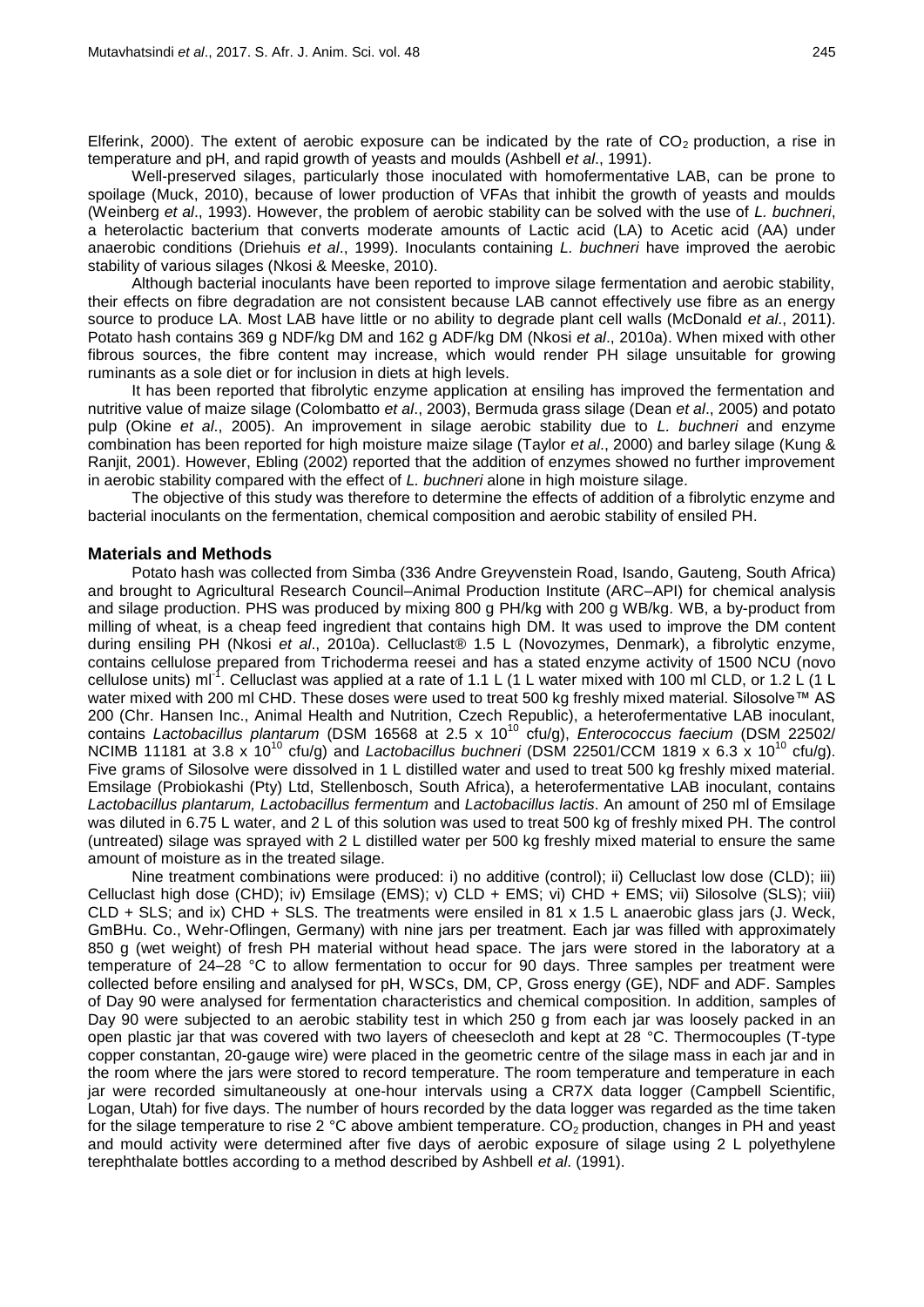A representative 40 g (pre-ensiled and silage) sample was taken from each jar and mixed with 360 ml distilled water in a stomacher bag, homogenized and left at 10 °C for 24 hours (Suzuki & Lund, 1980). It was then homogenized for four minutes and filtered through a Whatman no. 4 filter paper (GIC Scientific, Midrand, South Africa). The pH was determined immediately with a pH meter (Thermo Orion Model 525, Thermo Fisher Scientific, Waltham, MA, USA). The filtrate was used to determine WSCs, LA, Volatile fatty acids (VFAs) and ammonia ( $NH<sub>3</sub>-N$ ).

The WSC fraction was determined by the phenol-sulphuric acid method of Dubois *et al*., (1956). LA was determined by the colometric method of Pryce (1969). The VFAs were analysed with a Varian 3300 flame ionization detector (FID) gas chromatograph (Varian Associates, Inc., Palo Alto, CA, USA) by the procedure of Suzuki & Lund (1980). Ammonia-N was determined according to Broderick & Kang (1980).

The DM of silage was determined by drying the samples at 60  $\degree$ C to a constant mass and was corrected for loss of volatile fatty acids using the equation of Porter & Murray (2001), using the equation:

True DM= 19.96 + 0.9793 [0.987 (ODM60 – 0.260].

After drying, the samples were ground through a 1-mm screen (Wiley Mill, Standard Model 3, Arthur H. Thomas., Philadelphia, PA, USA) for chemical analysis.

NDF and ADF content were fractionated using heat-stable α-amylase (Sigma- Aldrich Co. LTD., Gillingham, UK, no. A-1278) with sodium sulphite according to Van Soest *et al*. (1991) using the Fibretech system equipment (Tecator Ltd, Thornbury, Bristol, UK). CP was estimated according to AOAC (1990 ID 976.05). GE was determined with a bomb calorimeter (MS-1000 modular calorimeter, Energy Instrumentation, 135 Knoppieslaagte, Centurion, South Africa). Enumeration of yeasts and moulds was done according to the procedure of IDF (1990).

Data on the effects of treatment combinations on fermentation, chemical composition and aerobic stability of the PH silage were analysed for a 3 x 3 factorial in a completely randomised design on a general linear model using Minitab Statistical Software Release 16 (Minitab, 2010). Tukey's test was used to compare the treatment means. The model was as follows:

 $Y_{iik} = \mu + E_i + B_i + (ExB)_{ii} + E_{iik}$ 

Where:  $\mu$  = overall mean

 $E_i$  = effect of the i<sup>th</sup> enzyme inoculant

 $B_i$  = effect of the j<sup>th</sup> bacterial inoculant

 $(\overrightarrow{EB})_{ii}$  = effect of interaction between the i<sup>th</sup> enzyme and j<sup>th</sup> bacterial inoculants

 $\mathcal{E}_{ijk}$  = residual error

## **Results and Discussion**

The chemical composition of pre-ensiled PH with or without WB is shown in Table 1.

| <b>Parameter</b> | Potato hash | <sup>a</sup> Potato hash / wheat bran mixture |  |  |  |  |
|------------------|-------------|-----------------------------------------------|--|--|--|--|
|                  |             |                                               |  |  |  |  |
| DM g/kg          | 188         | 352                                           |  |  |  |  |
| CP               | 84.8        | 152                                           |  |  |  |  |
| <b>GE</b>        | 13.9        | 16.3                                          |  |  |  |  |
| <b>NDF</b>       | 500         | 449                                           |  |  |  |  |
| ADF              | 146         | 139                                           |  |  |  |  |
| <b>WSC</b>       | 3.35        | 76.0                                          |  |  |  |  |
| pH               | 6.20        | 6.20                                          |  |  |  |  |
|                  |             |                                               |  |  |  |  |

**Table 1** Chemical composition (g/kg dry matter) of pre-ensiled potato hash with or without wheat bran ( $n = 3$ )

DM: dry matter; CP: crude protein; GE: gross energy; NDF: amylase-treated neutral detergent fibre; ADF: acid detergent fibre; WSCs: water soluble carbohydrates

a 80% potato hash: 20% wheat bran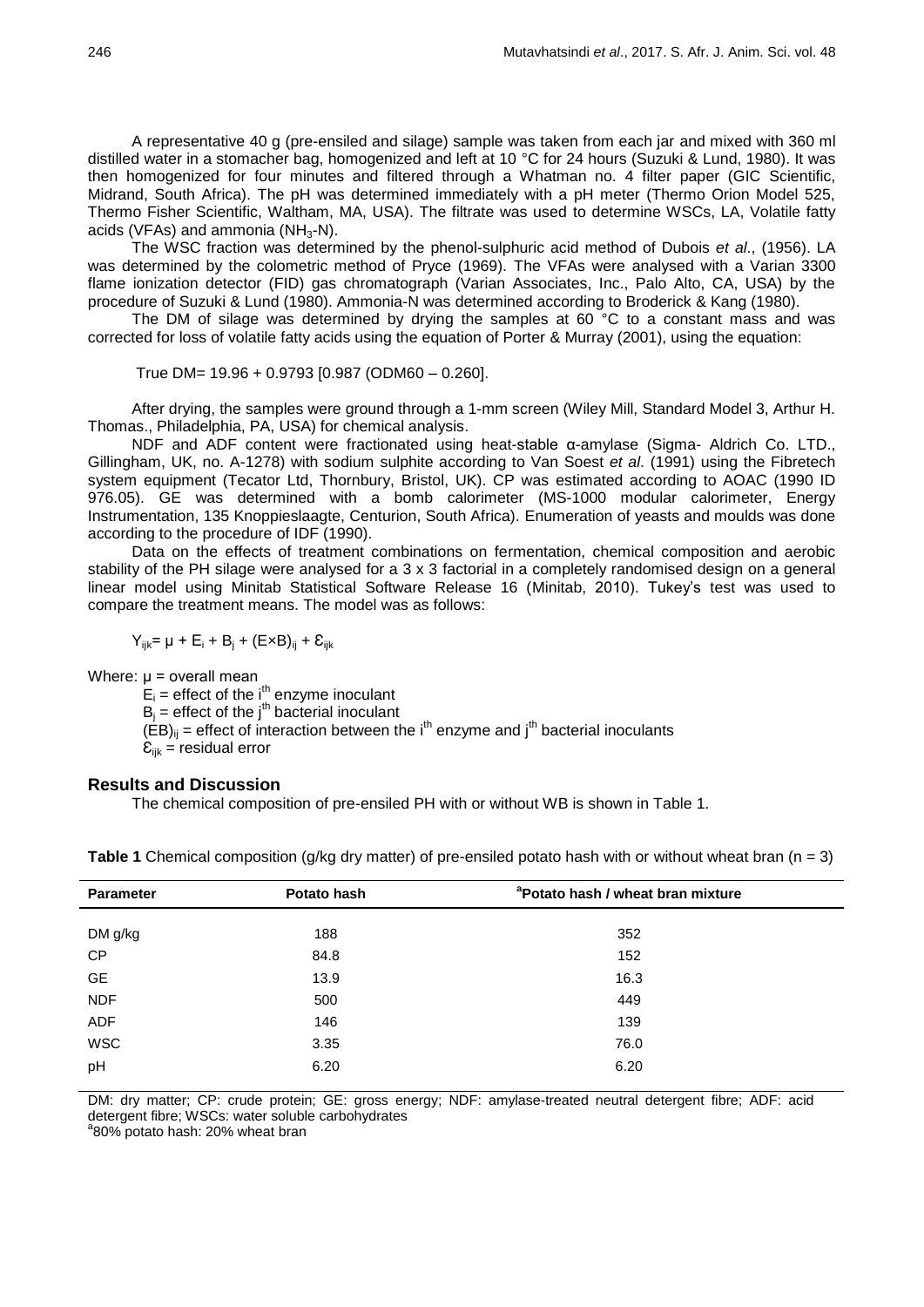The DM of a crop at ensiling has a strong influence on the rate and extent of the resulting fermentation (McDonald *et al*., 2011). A low DM content with low sugar content increases the chances of clostridial fermentation and subsequent poor acceptance by animals (Fraser *et al*., 2000). DM content of 250–400 g/kg in forage is required for favourable fermentation (Wilkinson, 2005). The DM of PH (188 g DM/kg) was not ideal for effective fermentation and warranted the addition of WB, increasing the DM to 352 g/kg, which is within the required range. WSCs are regarded as essential substrates for the growth of LAB to enhance efficient fermentation (McDonald *et al*., 2011). Lunden-Petersen & Lindgren (1990) recommended 60–70 g WSC/kg DM for well-preserved silage. The addition of WB to PH at ensiling increased WSCs to 76 g WSC/kg DM, making more substrate available for LAB.

Data on the fermentation characteristics of PH after 90 days of ensiling are presented on Table 2. The pH, WSC, LA, AA, and PA were significantly influenced by interaction between the bacterial inoculant and the enzyme. It is documented (McDonald *et al*., 2011) that one of the most important factors affecting silage quality is the rate of decrease in pH of the plant material being preserved. A pH range of 3.7–4.2 is generally considered beneficial for forage preservation (Kung & Shaver, 2001). That of the present study was less than 3.5, an indication of well-preserved silage.

**Table 2** Effects of enzyme and bacterial inoculants on the fermentation characteristics of potato hash after 90 days of ensiling  $(n = 3)$ 

| <b>Treatment</b>                 | <b>Enzyme</b> | Bact.<br>Inoc. | <b>DM</b><br>(g/kg) | pH                 | <b>WSC</b><br>(g/kg)<br>DM) | $\overline{LA}$<br>(g/kg<br>DM) | AA<br>(g/kg<br>DM)   | PA<br>(g/kg<br>DM) | <b>BA</b><br>(g/kg)<br>DM) | $NH3-N$<br>(g/kg)<br>TN) |
|----------------------------------|---------------|----------------|---------------------|--------------------|-----------------------------|---------------------------------|----------------------|--------------------|----------------------------|--------------------------|
| $\mathbf{1}$                     | $\mathbf 0$   | 0              | 321                 | 3.51 <sup>a</sup>  | 12.7 <sup>e</sup>           | $66.4^c$                        | $6.35$ <sup>ef</sup> | $1.35^{b}$         | 0.13                       | 4.32                     |
|                                  | <b>CLD</b>    | $\pmb{0}$      | 317                 | 3.36 <sup>de</sup> | 16.7 <sup>bcd</sup>         | 86.7 <sup>a</sup>               | $6.82^{\text{de}}$   | 0.90 <sup>d</sup>  | 0.32                       |                          |
| $\overline{c}$                   |               |                |                     | 3.37 <sup>ef</sup> | $19.5^a$                    | $84.3^{a}$                      | $7.44^{bc}$          | $0.88^d$           |                            | 3.74                     |
| 3                                | CHD           | 0              | 327                 |                    |                             |                                 |                      |                    | 0.00                       | 3.65                     |
| 4                                | $\mathbf 0$   | <b>EMS</b>     | 327                 | $3.34^{f}$         | 9.00 <sup>f</sup>           | 86.2 <sup>a</sup>               | 7.15 <sup>cd</sup>   | 1.08 <sup>c</sup>  | 0.25                       | 3.93                     |
| 5                                | <b>CLD</b>    | <b>EMS</b>     | 381                 | $3.42^{\circ}$     | 15.6 <sup>d</sup>           | $77.6^{b}$                      | 6.02 <sup>f</sup>    | 0.79 <sup>e</sup>  | 0.00                       | 3.36                     |
| $\,6\,$                          | CHD           | <b>EMS</b>     | 325                 | $3.34^{f}$         | $17.5^{bc}$                 | $61.5^d$                        | $6.12^{f}$           | 0.69 <sup>f</sup>  | 0.00                       | 3.71                     |
| 7                                | $\mathbf 0$   | <b>SLS</b>     | 356                 | $3.45^{b}$         | $12.1^e$                    | 61.9 <sup>cd</sup>              | $9.64^a$             | 1.68 <sup>a</sup>  | 0.28                       | 4.42                     |
| $\bf8$                           | <b>CLD</b>    | <b>SLS</b>     | 373                 | $3.37^{d}$         | 16.2 <sup>cd</sup>          | 63.2 <sup>cd</sup>              | 7.70 <sup>b</sup>    | 1.70 <sup>a</sup>  | 0.20                       | 4.43                     |
| 9                                | CHD           | <b>SLS</b>     | 362                 | 3.37 <sup>d</sup>  | 18.0 <sup>ab</sup>          | 60.8 <sup>d</sup>               | $7.91^{b}$           | 1.67 <sup>a</sup>  | 0.13                       | 4.43                     |
| <b>SEM</b>                       |               |                | 819.5               | 0.000178           | 0.97                        | 7.95                            | 0.10                 | 0.001              | 0.02                       | 0.06                     |
| Enzyme means                     |               |                |                     |                    |                             |                                 |                      |                    |                            |                          |
| $\mathbf 0$                      |               |                | 334                 | 3.46 <sup>a</sup>  | 11.3 <sup>c</sup>           | $63.2^{b}$                      | $8.24^{a}$           | $1.37^{a}$         | $0.22^{\text{a}}$          | $3.93^{b}$               |
| <b>CLD</b>                       |               |                | 357                 | $3.36^{b}$         | $16.2^{b}$                  | 75.8 <sup>a</sup>               | $6.85^{b}$           | $1.13^{b}$         | $0.17^{ab}$                | $3.89^{b}$               |
| CHD                              |               |                | 345                 | $3.35^{b}$         | 18.3 <sup>a</sup>           | $77.1^a$                        | $6.64^{b}$           | 1.08 <sup>c</sup>  | $0.04^{b}$                 | 4.26 <sup>a</sup>        |
| <b>SEM</b>                       |               |                | 819.5               | 0.000178           | 0.97                        | 7.95                            | 0.10                 | 0.001              | 0.02                       | 0.06                     |
| <b>Bacterial inoculant means</b> |               |                |                     |                    |                             |                                 |                      |                    |                            |                          |
| $\pmb{0}$                        |               |                | 321 <sup>b</sup>    | 3.40 <sup>a</sup>  | 15.1                        | $79.1^a$                        | $7.39^{b}$           | $1.04^{b}$         | 0.15                       | $3.75^{b}$               |
| <b>EMS</b>                       |               |                | $351^{ab}$          | $3.37^{b}$         | 15.3                        | $75.1^{b}$                      | $6.43^{\circ}$       | $0.85^{\circ}$     | 0.08                       | $3.94^{b}$               |
| <b>SLS</b>                       |               |                | $364^a$             | 3.39 <sup>a</sup>  | 15.5                        | $62.0^\circ$                    | 7.90 <sup>a</sup>    | 1.68 <sup>a</sup>  | 0.20                       | 4.39 <sup>a</sup>        |
| <b>SEM</b>                       |               |                | 819.5               | 0.000178           | 0.97                        | 7.95                            | 0.10                 | 0.001              | 0.02                       | 0.06                     |
| Significance                     |               |                |                     |                    |                             |                                 |                      |                    |                            |                          |
| Bact. Inoc. (B)                  |               |                | $***$               | $***$              | <b>NS</b>                   | $***$                           | $***$                | $***$              | <b>NS</b>                  | $***$                    |
| Enzyme (E)                       |               |                | <b>NS</b>           | $***$              | $***$                       | $^{\star\star}$                 | $^{\star\star}$      | $***$              | $\star$                    | $^{\star\star}$          |
| ExB                              |               |                | <b>NS</b>           | $***$              | $***$                       | $***$                           | $***$                | $***$              | <b>NS</b>                  | <b>NS</b>                |

<sup>a-f</sup> Means in the same column within the same section with different superscripts differ significantly (*P* <0.05). CLD: Celluclast low dose; CHD: Celluclast high dose; EMS: Emsilage; SLS: Silosolve; Bact. Inoc: bacterial inoculant; DM: dry matter; TN: total nitrogen; WSCs: water soluble carbohydrates; LA: lactic acid; AA: acetic acid; PA: propionic acid; BA: butyric acid; NH<sub>3</sub>-N: ammonia nitrogen; NS: not significant; \**P* <0.05; \*\**P* <0.01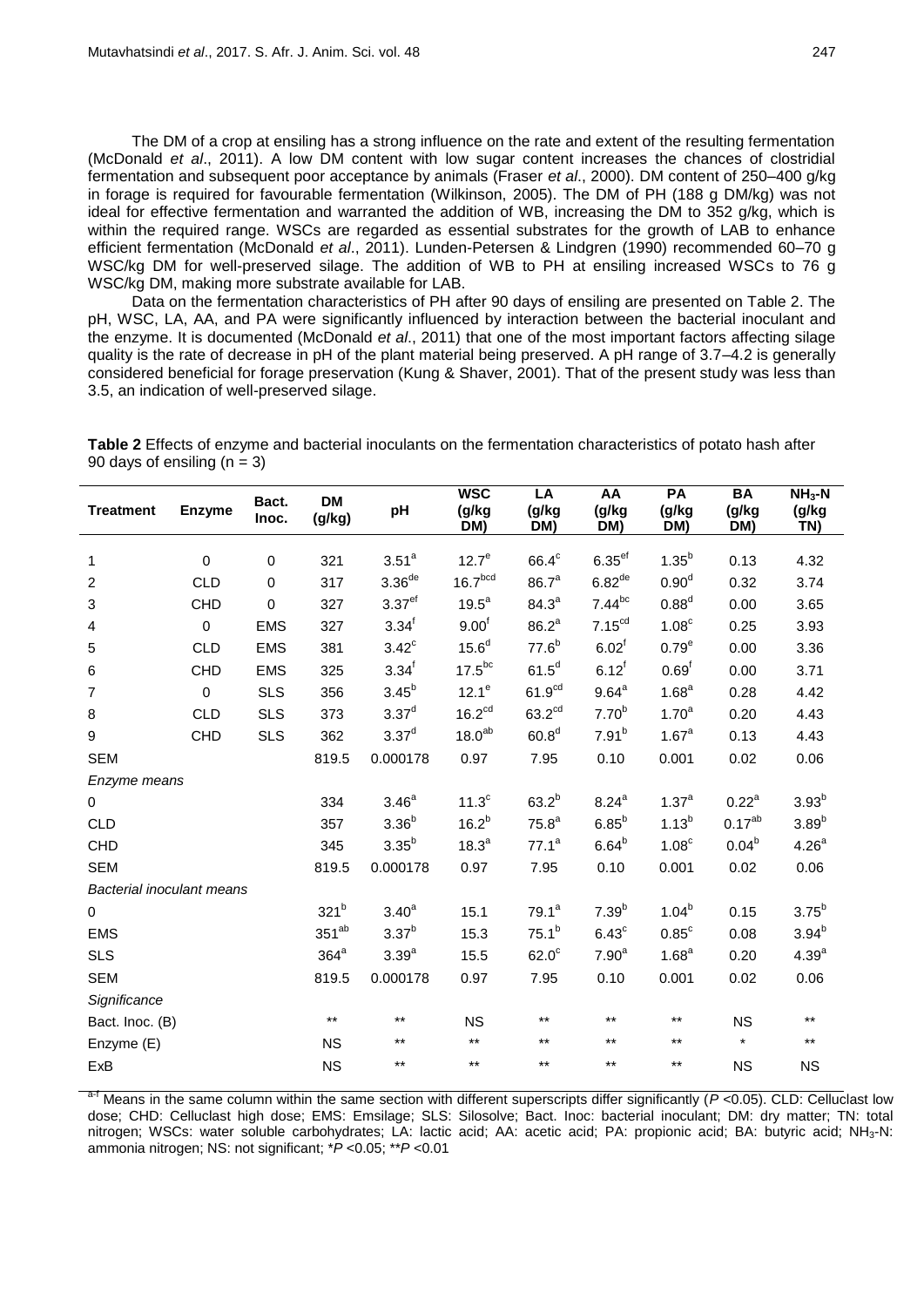The addition of Celluclast reduced  $(P \le 0.05)$  silage pH compared with other treatments. This is consistent with other reports (Nkosi *et al*., 2012b) in which silage pH was reduced with the addition of enzyme to forage (peas, ryegrass, wheat, sweet sorghum) at ensiling. However, the level of enzyme addition (CLD vs CHD) did not differ (*P* >0.05) in the reduction of silage pH. The reduction in pH due to Emsilage addition is consistent with results from another study (Pedroso *et al*., 2008) and could be attributed to the higher LA content observed in this silage (Table 2), typical of a homofermentative LAB inoculant pathway (Pahlow *et al*., 2003).

The addition of Celluclast resulted in higher (*P* <0.05) residual WSC content of PH silage, indicative that more fibre fractions were degraded by enzyme addition to increase sugar content of ensiled PH. These results are consistent with those of other studies (Nadeau *et al*., 2000) where enzymes were reported to increase WSC of ensiled forages. Increasing the level of enzyme application (CHD) increased (*P* <0.05) the residual WSC content of PHS compared with CLD and the control treatments.

The increased (*P* <0.05) LA observed in the EMS treatment (86.2 g LA/kg DM) was higher than the 67.3 g LA/kg DM observed by Okine *et al*. (2005). This could be attributed to the differences in inoculant activities in the various studies. Increasing Celluclast application did not have a superior effect on LA production compared with the low dose, but the overall enzyme addition increased LA production compared with the control, consistent with findings of Chamberlain & Robertson (1992).

The production of AA during silage production is a result of a heterofermentative pathway that leads to a reduction in production of aerobic microbes and increase in silage pH (McDonald *et al*., 2011). However, an increase in silage AA production leads to the inhibition of spoilage microorganisms because of its antifungal characteristics, thereby promoting aerobic stability (Danner *et al*., 2003). A concentration of more than 3 g AA/kg DM is enough to stabilize silage during aerobic exposure (Weissbach, 1996). The AA content in the current study ranged between 6.02 and 9.64 g AA/kg DM, which is higher than the AA content reported in the study by Ozduven *et al*. (2010). These variations could be attributed to the differences in chemical composition of the ensiled material (McDonald *et al*., 2011).

The treatment combinations involving Silosolve, that is. SLS + no enzyme, SLS + CLD, and SLS + CHD, had increased (*P* <0.05) AA content compared with other treatments. However, combinations of enzyme and EMS, that is, CLD + EMS and CHD + EMS, had reduced (*P* <0.05) AA concentration compared with other treatment combinations. Silosolve contains *L. buchneri* and therefore an increase in AA was expected (Ranjit *et al*., 2002). The reduced AA with Emsilage or enzyme addition is typical of homofermentative LAB, which have often reduced the aerobic stability of silages because of lower concentrations of VFAs, which inhibit the growth of yeasts and moulds (Muck & Kung, 1997). Enzyme alone and EMS reduced (*P* <0.05) silage PA, contributing to poor aerobic stability (Muck & Kung, 1997).

Silage Butyric acid (BA) content indicates that it has undergone a clostridial type of fermentation, which results in the loss of energy (McDonald *et al.*, 2011). An amount of <0.1 g BA/kg DM is typically found in well-preserved silage (Kung & Shaver, 2001). Enzyme addition reduced (*P* <0.05) BA content compared with control, which is consistent with the findings of Adogla-Bessa *et al*., (1999). Increasing the application level of CHD reduced (*P* <0.05) silage BA concentration compared with CLD and the control. The increased (*P* <0.05) BA concentration in control silage is associated with the increased pH in this silage, typical of clostridial fermentation silages (McDonald *et al*., 2011).

The  $NH<sub>3</sub>-N$  content in silage reflects the degree of protein degradation (Wilkinson, 2005). Wellpreserved silages should contain less than 100 g NH3-N/kg TN (McDonald *et al*., 2011). The concentration of NH<sub>3</sub>-N in the present study was less than 5 g NH<sub>3</sub>-N/kg T. CHD reduced (P <0.05) silage NH<sub>3</sub>-N and pH compared with control, indicating that less proteolysis has occurred in these silages. Silosolve contains *L. buchneri* and its inoculation increased (*P* <0.05) silage NH<sub>3</sub>-N and pH compared with control, indicating that proteolysis occurred with this treatment. This study contradicts the results from other studies (Kung *et al*., 2007), which reported no differences in NH3-N concentration between *L. buchneri* control silages. Further research could be carried out to investigate these contradictions.

The chemical composition of PHS produced without or with a fibrolytic enzyme and bacterial inoculants is presented in Table 3. The increased (*P* <0.05) CP concentrations in CLD and CHD compared with control were consistent with findings from Bermuda grass silages (Dean *et al*., 2005) and perennial ryegrass silage (Rodriguez *et al*., 2001). The increase in CP concentration in the CLD treatment was due to reduced NH3-N content in this treatment (Table 2). The increased (*P* <0.05) GE concentration in EMS silage could be attributed to the lower BA (Table 2) concentration in this silage.

The reduced (*P* <0.05) fibre content with CLD and CHD silages compared with control is consistent with previous observations on enzyme-treated Bermuda grass silage (Dean *et al*., 2005), wheat silage (Adogla-Bessa *et al*., 1999), maize silage (Colombatto *et al*., 2004, Donmez *et al*., 2003), and orchard grass and alfalfa silages (Nadeau *et al*., 2000), perennial ryegrass silage (Rodriguez *et al*., 2001) and whole-plant sweet sorghum (Nkosi *et al*., 2012a). The reduction in fibre content (NDF and ADF) with Emsilage and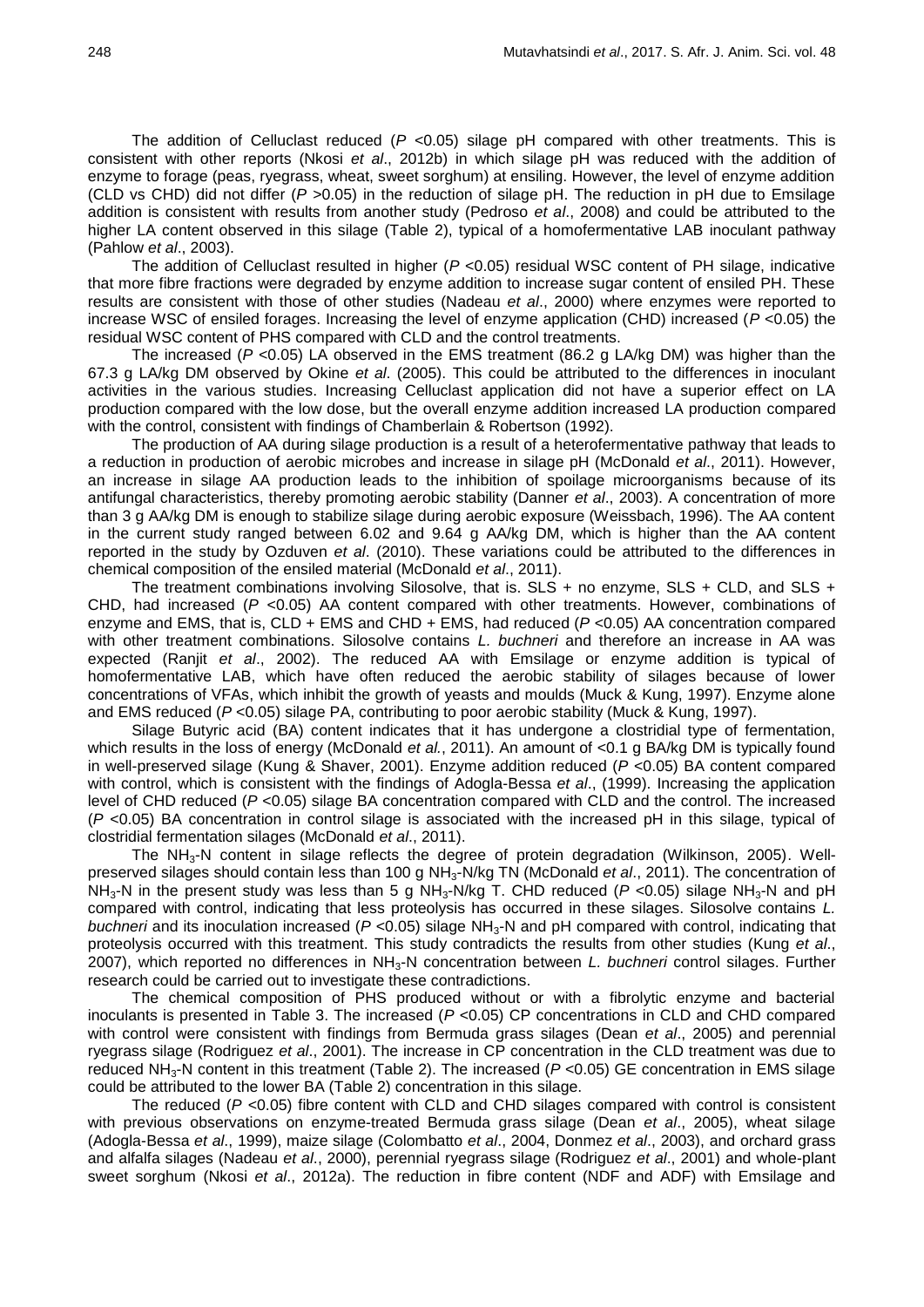Silosolve could be attributed to partial hydrolysis of hemicelluloses (Muck & Kung, 1997), and is consistent with the results of Nkosi *et al.* (2011).

| Table 3 Effects of a fibrolytic enzyme and bacterial inoculants on the chemical composition of ensiled potato |  |
|---------------------------------------------------------------------------------------------------------------|--|
| hash $(n = 3)$                                                                                                |  |

| <b>Treatment</b>          | <b>Enzyme</b> | Bact.<br>Inoc. | CP (g/kg DM)     | GE (MJ/kg<br><b>DM</b> | NDF (g/kg DM)    | ADF (g/kg<br>DM) |
|---------------------------|---------------|----------------|------------------|------------------------|------------------|------------------|
| 1                         | $\mathbf 0$   | $\pmb{0}$      | $141^d$          | 16.9 <sup>b</sup>      | 443 <sup>a</sup> | 151 <sup>a</sup> |
| 2                         | <b>CLD</b>    | $\Omega$       | $148^b$          | 17.0 <sup>b</sup>      | $343^{\circ}$    | $111^f$          |
| 3                         | CHD           | $\mathbf 0$    | 151 <sup>a</sup> | $17.1^{b}$             | $311^d$          | 109 <sup>f</sup> |
| 4                         | $\pmb{0}$     | <b>EMS</b>     | $143^\circ$      | $17.6^a$               | $348^\circ$      | 131 <sup>d</sup> |
| 5                         | <b>CLD</b>    | <b>EMS</b>     | 147 <sup>b</sup> | $17.5^a$               | 420 <sup>b</sup> | $145^\circ$      |
| 6                         | CHD           | <b>EMS</b>     | 131 <sup>e</sup> | 16.0 <sup>c</sup>      | 419 <sup>b</sup> | 118 <sup>e</sup> |
| 7                         | $\mathbf 0$   | <b>SLS</b>     | $123^f$          | 15.0 <sup>d</sup>      | $356^{\circ}$    | 120 <sup>e</sup> |
| 8                         | <b>CLD</b>    | <b>SLS</b>     | 121 <sup>9</sup> | $14.6^e$               | $454^a$          | $148^{ab}$       |
| 9                         | CHD           | <b>SLS</b>     | 120 <sup>9</sup> | $13.7^{f}$             | $412^b$          | $148^{ab}$       |
| <b>SEM</b>                |               |                | 0.93             | 0.03                   | 89.0             | 3.25             |
| Enzyme means              |               |                |                  |                        |                  |                  |
| $\pmb{0}$                 |               |                | $135^b$          | $16.5^a$               | 406 <sup>a</sup> | 133 <sup>a</sup> |
| <b>CLD</b>                |               |                | 139 <sup>a</sup> | $16.4^a$               | 406 <sup>a</sup> | $135^a$          |
| CHD                       |               |                | $134^\circ$      | 15.6 <sup>b</sup>      | 357 <sup>b</sup> | $125^b$          |
| <b>SEM</b>                |               |                | 0.93             | 0.03                   | 89.0             | 3.25             |
| Bacterial inoculant means |               |                |                  |                        |                  |                  |
| 0                         |               |                | $147^a$          | 17.0 <sup>a</sup>      | 436 <sup>a</sup> | $143^a$          |
| <b>EMS</b>                |               |                | 140 <sup>b</sup> | 17.0 <sup>a</sup>      | 396 <sup>b</sup> | 137 <sup>b</sup> |
| <b>SLS</b>                |               |                | $121^c$          | $14.4^{b}$             | $337^{\circ}$    | $113^c$          |
| <b>SEM</b>                |               |                | 0.93             | 0.025                  | 89.0             | 3.25             |
| Significance              |               |                |                  |                        |                  |                  |
| Bact. Inoc. (B)           |               |                | $***$            | $***$                  | $***$            | $***$            |
| Enzyme (E)                |               |                | $**$             | $***$                  | $***$            | $***$            |
| ExB                       |               |                | $***$            | $***$                  | $***$            | $***$            |

Means in the same column within a section with different superscripts differ significantly ( $P$  <0.05). CLD: Celluclast low dose; CHD: Celluclast high dose; EMS: Emsilage; SLS: Silosolve; Bact. Inoc.: Bacterial inoculant; DM: Dry matter; CP: Crude protein; GE: Gross energy; NDF: Neutral detergent fibre; ADF: Acid detergent fibre. \*\**P* <0.01

Data on the aerobic stability of PHS treated without or with additives (fibrolytic enzyme and bacterial inoculants) are presented in Table 4. Aerobic deterioration of silage is a complex process and is usually initiated by aerobic yeasts that use residual WSCs or LA for their metabolism. After exposure to air for five days, silages treated with Silosolve (SLS, CLD + SLS, and CHD + SLS) showed improved (*P* <0.05) aerobic stability, as indicated by the increased (*P* <0.05) number of hours they remained stable, their low pH, and their reduced (*P* <0.05) CO<sub>2</sub> and yeast and mould population compared with other silages. These results are consistent with those of Nkosi *et al*. (2012b), who reported improved aerobic stability with a heterofermentative LAB + enzyme addition in sweet sorghum silage. Addition of enzyme, alone or in combination with Emsilage, impaired the aerobic stability of silage, as indicated by higher ( $P$  <0.05) pH, CO<sub>2</sub> production, and yeast and mould population counts, and reduced (*P* <0.05) the number of hours compared with silages treated with Silosolve LAB inoculant. These results were inconsistent with those of Chen *et al*. (1994), who reported reduced aerobic stability owing to enzyme-inoculant addition to maize silage.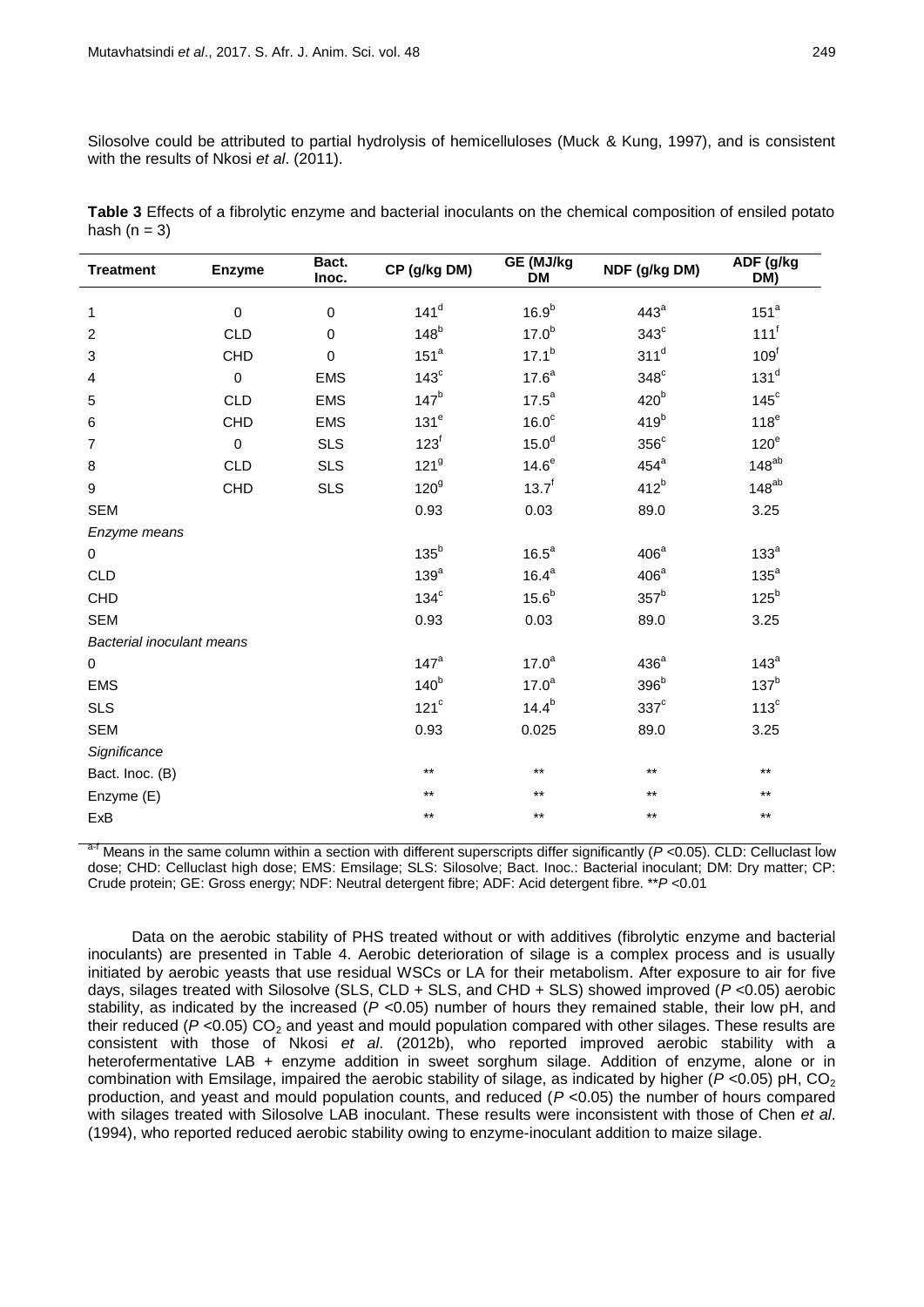| <b>Treatment</b>          | <b>Enzyme</b> | Bact. Inoc. | pH                | CO <sub>2</sub> (g/kg DM) | <b>Hrs</b>         | <b>Yeast &amp; Moulds</b> |
|---------------------------|---------------|-------------|-------------------|---------------------------|--------------------|---------------------------|
|                           |               |             |                   |                           |                    |                           |
| 1                         | 0             | $\mathbf 0$ | 7.07 <sup>c</sup> | $15.5^e$                  | $63.5^d$           | $3x10^{5bc}$              |
| $\overline{c}$            | <b>CLD</b>    | $\mathbf 0$ | $8.14^{b}$        | $29.3^{b}$                | 57.9 <sup>e</sup>  | $3x10^{7a}$               |
| 3                         | <b>CHD</b>    | $\mathbf 0$ | 8.90 <sup>a</sup> | $31.5^a$                  | $55.1^\circ$       | $3x10^{7a}$               |
| 4                         | $\mathbf 0$   | <b>EMS</b>  | 8.23 <sup>b</sup> | 18.9 <sup>d</sup>         | 66.1 <sup>cd</sup> | $3x10^{5bc}$              |
| $\sqrt{5}$                | <b>CLD</b>    | <b>EMS</b>  | 7.30 <sup>c</sup> | 11.0 <sup>9</sup>         | 76.2 <sup>b</sup>  | 7x10 <sup>5b</sup>        |
| $\,6$                     | <b>CHD</b>    | <b>EMS</b>  | 7.44 <sup>c</sup> | $26.5^{\circ}$            | $66.5^\circ$       | $3x10^{7a}$               |
| $\overline{7}$            | $\mathbf 0$   | <b>SLS</b>  | 5.31 <sup>d</sup> | $8.43^{h}$                | $88.7^{a}$         | $2x10^c$                  |
| 8                         | <b>CLD</b>    | <b>SLS</b>  | 7.27 <sup>c</sup> | $11.0^{9}$                | 89.0 <sup>a</sup>  | $2x10^c$                  |
| $\boldsymbol{9}$          | CHD           | <b>SLS</b>  | $7.12^c$          | $12.9^{f}$                | $88.2^{a}$         | $4x10^c$                  |
| <b>SEM</b>                |               |             | 0.08              | 0.78                      | 2.87               | $7x10^{10}$               |
| Enzyme means              |               |             |                   |                           |                    |                           |
| 0                         |               |             | $7.46^{b}$        | 15.3 <sup>c</sup>         | 80.2 <sup>a</sup>  | $1x10^{7b}$               |
| <b>CLD</b>                |               |             | $6.62^c$          | $17.7^{b}$                | $74.4^{b}$         | $2x10^{7a}$               |
| CHD                       |               |             | $8.19^{a}$        | 22.0 <sup>a</sup>         | $62.6^{\circ}$     | $2x10^{5c}$               |
| <b>SEM</b>                |               |             | 0.08              | 0.78                      | 2.87               | $7x10^{10}$               |
| Bacterial inoculant means |               |             |                   |                           |                    |                           |
| 0                         |               |             | 7.44              | $29.1^a$                  | 58.9 <sup>c</sup>  | $1x10^{5c}$               |
| <b>EMS</b>                |               |             | 7.30              | $12.8^{b}$                | 77.0 <sup>b</sup>  | $1x10^{7b}$               |
| <b>SLS</b>                |               |             | 7.44              | $13.1^{b}$                | $81.3^{a}$         | $2x10^{7a}$               |
| <b>SEM</b>                |               |             | 0.08              | 0.78                      | 2.87               | $7x10^{10}$               |
| Significance              |               |             |                   |                           |                    |                           |
| Enzyme (E)                |               |             | $\star\star$      | $^{\star\star}$           | $\star\star$       | $***$                     |
| Bact. Inoc.(B)            |               |             | <b>NS</b>         | $***$                     | $\star\star$       | $***$                     |
| ExB                       |               |             | $^{\star\star}$   | $^{\star\star}$           | $***$              | $***$                     |

**Table 4** Effects of a fibrolytic enzyme and bacterial inoculants on the aerobic stability of potato hash silage (n  $= 3)$ 

Means in the same column within a section with different superscripts differ significantly (*P* <0.05).CLD: Celluclast low dose; CHD: Celluclast high dose; EMS: Emsilage; SLS: Silosolve; Bact. Inoc.: Bacterial inoculant; DM: Dry matter; CO<sub>2</sub>: Carbon dioxide; Hrs: Hours; NS: not significant; \*\**P* <0.01

## **Conclusions**

Silages treated with a high dose of the enzyme had lower fibre content than the untreated silages, indicating effective fibre degradation. However, enzyme inoculation, used at low and high doses, increased the WSC content. Thus, it provided more substrate for the LAB, increased LA, and reduced the pH of PHS. Although enzyme addition improved fermentation, this resulted in silages of low aerobic stability owing to increased residual sugar content. Inoculation with LAB inoculants improved the fermentation process. However, this effect was more prominent for the homofermentative LAB inoculant, which is typical of these inoculants. Further work needs to be done to elucidate the effects of these silage additives on animal performance.

## **Acknowledgements**

Financial support for this research was from Agricultural Research Council (ARC) Professional Development Program (PDP) and University of Venda Research Grant. The authors thank ARC for the laboratory analysis of the samples. Authors would also like to acknowledge Ms C. Ngwane (ARC-Biometrics) for help with the statistical analyses of the data. The Small Ruminant Nutrition Research team of the API is also acknowledged for its role in the production of silage for this project.

## **Authors' contributions**

TFM, BDN and JJB were in charge of project design and writing of the manuscript. TFM and TL were in charge of project implementation. All co-authors participated in results, statistics and interpretation of the study.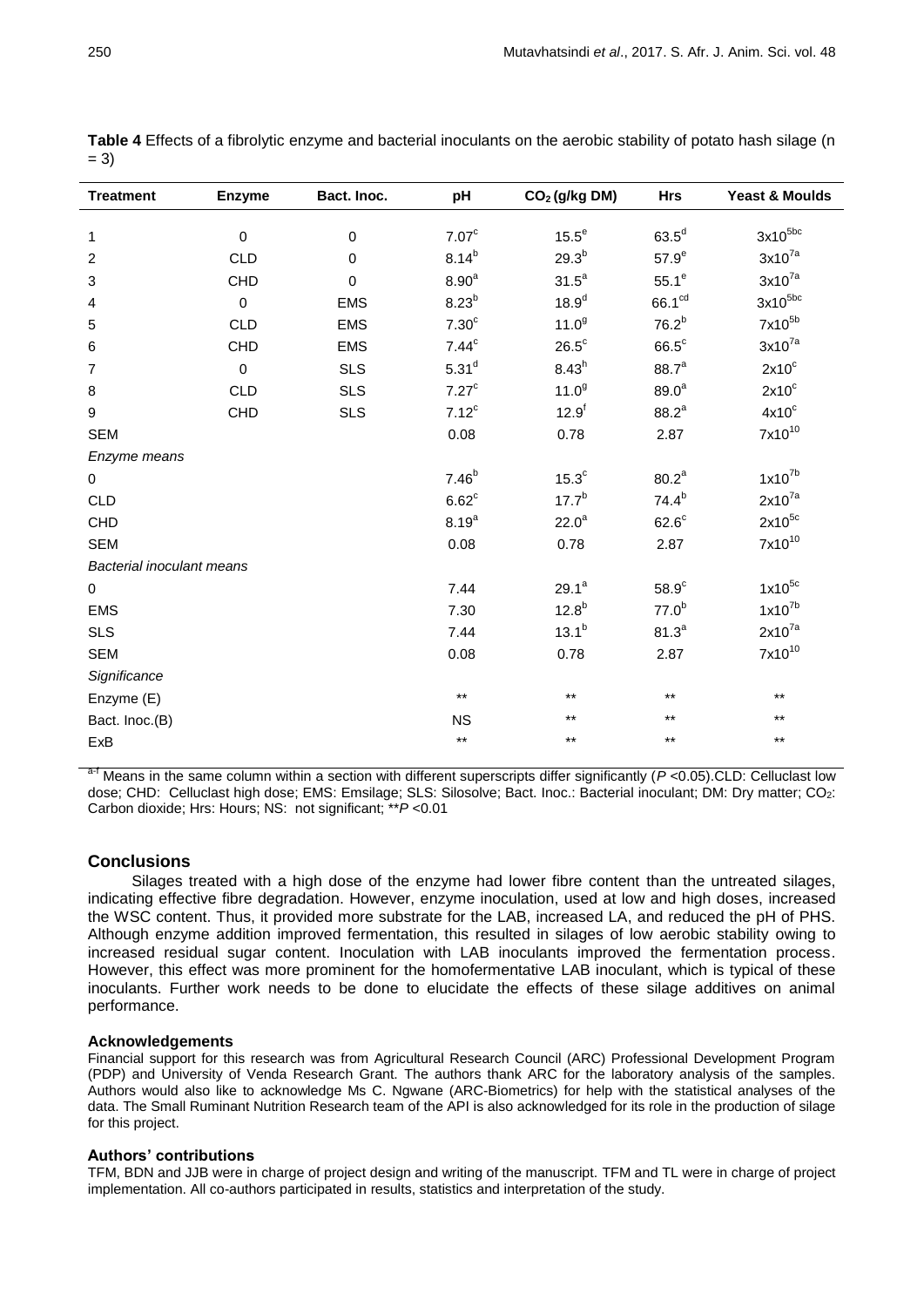#### **Conflict of interest declaration**

We wish to confirm that there are no known conflict of interest associated with the publication of this manuscript and there has been no significant financial support for this work that could have influenced its outcome. We also confirm that this manuscript has been read and approved by all authors and that the order of authors listed in the manuscript has been approved by all of us.

#### **References**

- Adogla-Bessa, T., Owen, E. & Adesogan, A.T., 1999. Ensiling of whole crop wheat with cellulase-hemicellulose based enzymes. 3. Comparing effects of urea or enzyme treatment on forage composition and stability. Anim. Feed. Sci. Technol. 82, 51-61.
- AOAC, 1990. Official methods of analysis. 15th edition. Association of Official Analytical Chemists. Washington DC, USA.
- Ashbell, G., Weinberg, Z.G., Azriel, A., Hen, Y. & Horev, B., 1991. A simple system to study the aerobic deterioration of silages. Ca. Agric. Eng. 33, 391-393.
- Boucque, C.H.V. & Fiems, L.O., 1988. Vegetable by-products of agro-industrial origin. Livest. Prod. Sci*.* 19, 97-135.
- Briedenhann, E., 2008. Global and South African raw material prices: The effect on the livestock and animal feed industry. Pluimvee Poult. Bull. 4, 236.
- Broderick, G.A., & Kang, J.H., 1980. Automated simultaneous determination of ammonia and total amino acids in ruminal fluid and in vitro media. J. Dairy Sci. 63, 64-75.
- Cao, Y., Takahashi, T. & Horiguchi, K., 2009. Effects of addition of food by-products on the fermentation quality of a total mixed ration with whole crop rice and its digestibility, preference, and rumen fermentation in sheep. Anim. Feed Sci. Technol. 151,1-11.
- Chamberlain, D.G. & Robertson S., 1992. The effects of addition of various enzyme mixtures on the fermentation of perennial ryegrass silage and on its nutritional value for milk production in dairy cows. Anim. Feed Sci. Technol*.* 37, 257
- Chen, J., Stokes, M.R. & Wallace, C.R., 1994. Effects of enzyme-inoculant systems on preservation and nutritive value of hay crop and corn silages. J. Dairy Sci. 77, 501-512.
- Colombatto, D., Mould, F.L., Bhat, M.K., Phipps, R.H. & Owens, E., 2004. In vitro evaluation of fibrolytic enzymes as additives for maize (Zea mays L.) Silage I. Effects of ensiling temperature, enzyme source and addition level. Anim. Feed Sci. Technol. 111, 111-128.
- Colombatto, D., Mould, F.L., Bhat, M.K., Morgavi, D.P., Beauchemin, K.A. & Owen, E., 2003. Influence of fibrolytic enzymes on the hydrolysis and fermentation of pure cellulose and xylan by mixed ruminal microorganisms in vitro. J. Anim. Sci. 81, 1040-1050.
- Danner, H., Holzer, M., Maryhuber, E. & Braun, R., 2003. Acetic acid increases stability of silage under aerobic conditions. Appl. Environ. Microbiol. 69, 562-567.
- Dean, D.B., Adesogan, A.T., Krueger, N. & Littell, R.C., 2005. Effect of fibrolytic enzymes on the fermentation characteristics, aerobic stability, and digestibility of Bermuda grass silage. J. Dairy Sci. 88 (Issue 3), 994-1003.
- Donmez, N., Karsli, M.A., Cinar, A., Aksu, T. & Baytok, E., 2003. The effects of different silage additives on rumen protozoan number and volatile fatty acid concentration in sheep fed corn silage. Small. Rumin. Res. 48, 227-231.
- Driehuis, F. & Oude Elferink, S.J.W.H., 2000. The impact of the quality of silage on animal health and food safety. A review. Vet. Q. 22, 212-216.
- Dubois, M., Giles, K.A., Hamilton, J.K., Rebes, P.A. & Smith, F., 1956. Colorimetric method for determination of sugars and related substances*.* Anal. Chem. 28, 250-356.
- Ebling, T.L., 2002. The effect of adding *Lactobacillus buchneri* 40788 (LB), enzymes (ENZ), or ENZ and LB on the fermentation and aerobic stability of high moisture corn in lab silos. J. Dairy. Sci. 85 (suppl.1), 383.
- Fraser, M.D., Fychan, R. & Jones, R., 2000. Voluntary intake, digestibility and nitrogen utilization by sheep fed ensiled forage legumes. Grass Forage Sci. 55, 271-279.
- IDF (International Dairy Federation) 1990. International Standard 94B: Milk and Milk products-enumeration of yeasts and moulds. Colony count technique at 30 °C. IDF, Brussels, Belgium.
- Kung Jr, L., & Ranjit, N. (2001). The effect of Lactobacillus buchneri and other additives on the fermentation and aerobic stability of barley silage. J. Dairy Sci. 84:1149-1155.
- Kung, L., Jr. & Shaver, R., 2001. Interpretation and use of silage fermentation analysis reports. Focus on Forage 3 (12), 1-5.
- Kung, L, Jr., Schmidt, R.J., Ebling, T.E. & Hu, W., 2007. The effect of *Lactobacillus buchneri* 40788 on the fermentation and aerobic stability of ground and whole high moisture corn. J. Dairy Sci. 90, 2309-2314.
- Lunden-Petterson, K. & Lindgren, S., 1990. The influence of carbohydrate fraction and additives on silage quality. Grass Forage Sci. 45, 223–233.
- McDonald, P., Edwards, R.A., Greenhalgh, J.F.D., Morgan, C.A., Sinclair, L.A. & Wilkinson, R.G., 2011. Animal Nutrition. 7th edition. Prentice Hall Pearson, Harlow, England.
- Minitab, 2010. Minitab 16 statistical software. Minitab Inc., State College, Pennsylvania, USA.
- Muck, R.E., 2010. Silage additives and management issues. Proceedings of Idaho Alfalfa Forage Conference, Best Western Burley, Idaho, USA. 16-17 February 2010. Pp. 49-55.
- Muck, R.E., & Kung Jr. L., 1997. Effects of silage additives on ensiling. In: Silage: Field to Feedbunk. NRAES-99, Ithaca, NY, USA. Pp. 187-199.